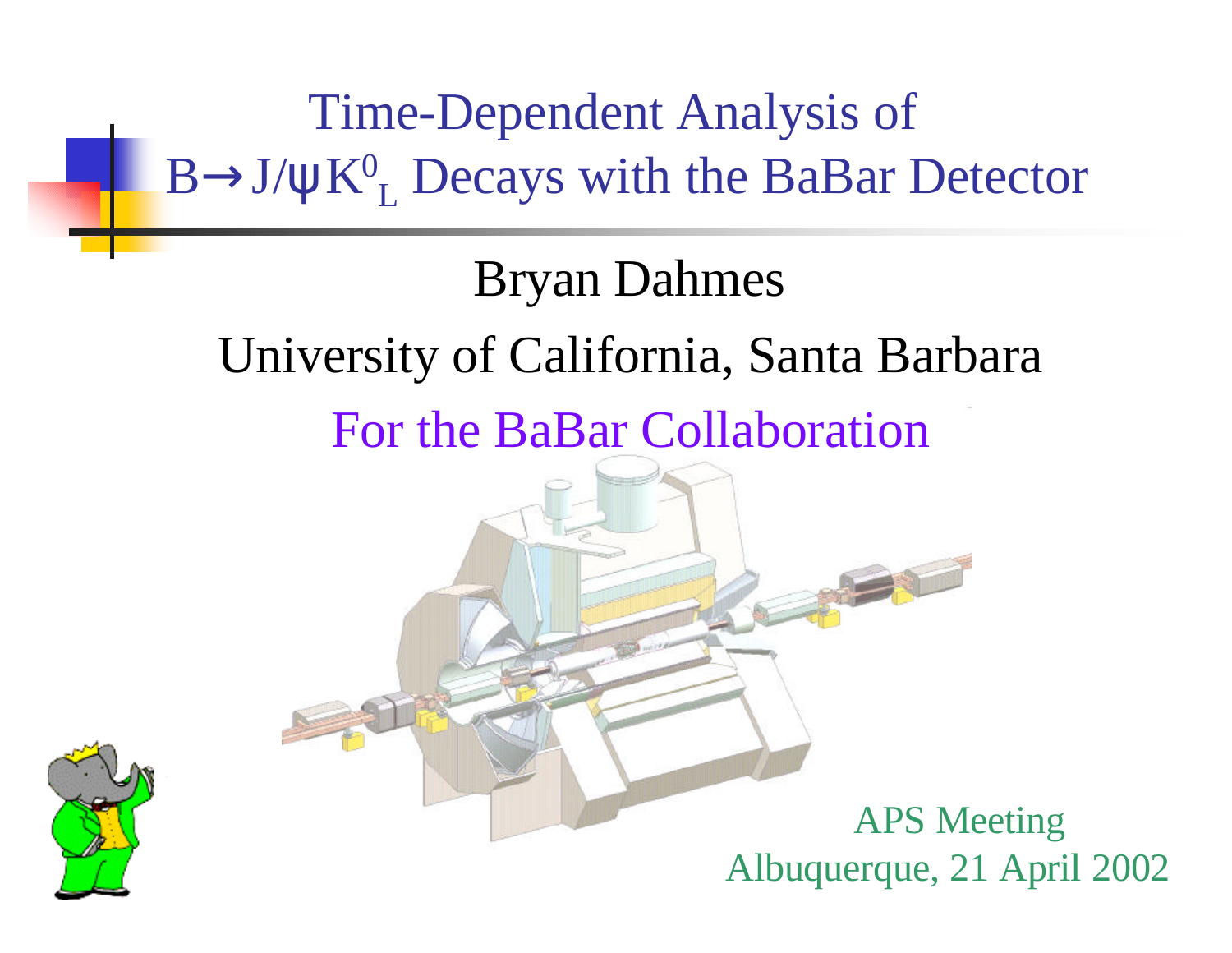#### Why  $B \to J/\psi K^0$ L ?

- The Standard Model with 3 quark generations predicts CP Violation
	- $\blacksquare$  Complex phase in the quark mixing matrix provides the mechanism for CP Violation
	- **n** Unitarity constraint can be represented graphically in the complex plane



 $\blacksquare$  B  $\rightarrow$  J/ $\psi$ K<sup>0</sup> (with K<sup>0</sup> mixing) provides a theoretically clean means of measuring CP violation in the B system:

 $A_{CP}(t) = -\eta_{CP} \sin 2\beta \sin(\Delta m \Delta t)$ 

- Advantages of  $B \to J/\psi K^0_L$ :
	- Most experimentally accessible mode with  $\eta_{CP} = 1$
	- $\blacksquare$  B  $\rightarrow$  J/ $\psi$ K<sup>0</sup><sub>L</sub> is the 2<sup>nd</sup> most sensitive measurement of sin2 $\beta$  after  $B \to J/\psi K^0$ <sub>S</sub>
		- Same branching fraction as  $B \to J/\psi K^0{}_S$
		- **Less efficient signal** reconstruction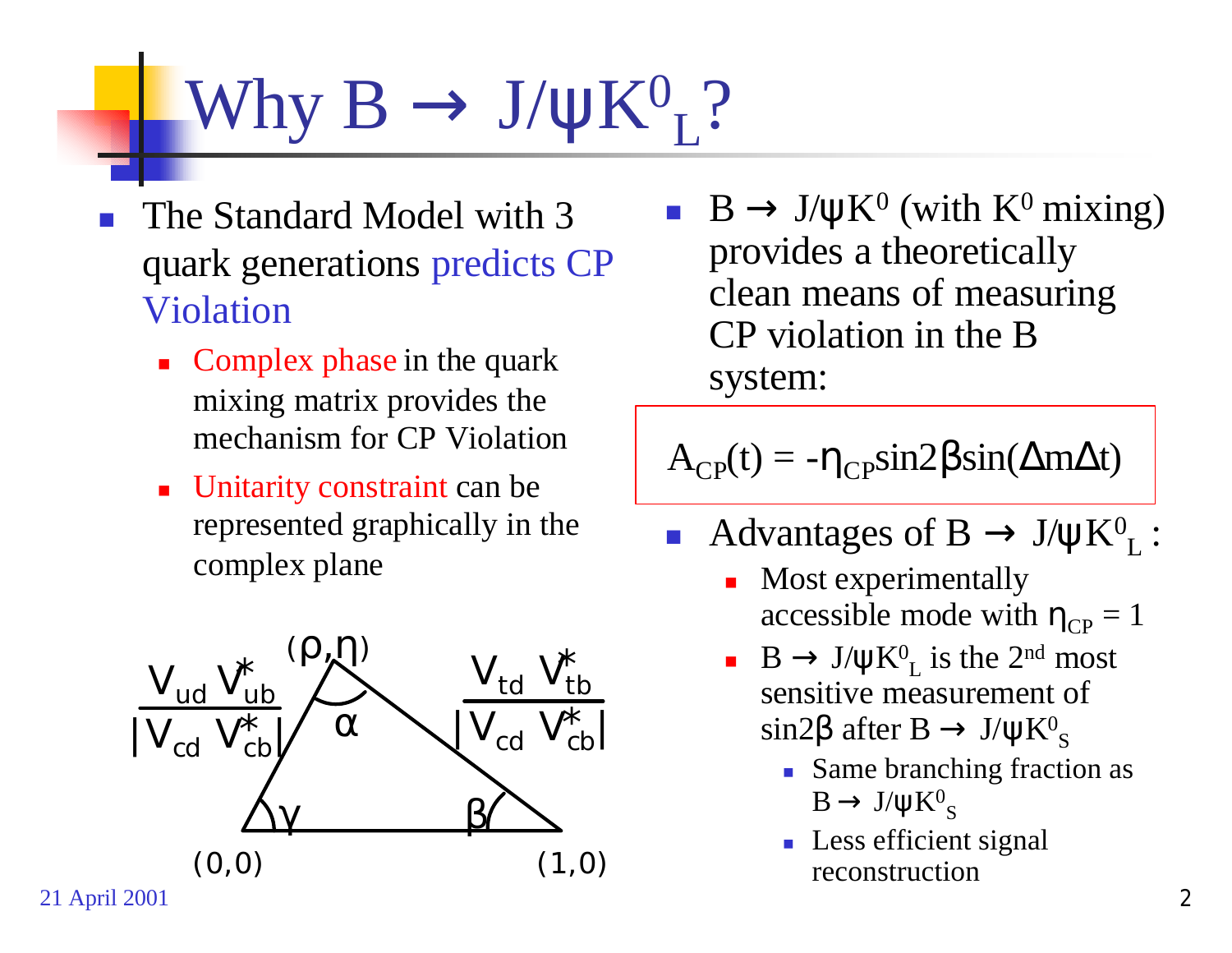### $\mathbf{K}^0$ L reconstruction at BaBar



- Mean life  $\tau \sim 52$  nsec
- **n** Look for a hadronic interaction in the detector
	- <sup>n</sup> **ElectroMagentic Calorimeter (EMC)** 
		- **n** Significant energy deposit
		- Reject  $\pi^0$  photons
	- **Instrumented Flux Return (IFR)** 
		- n At least two layers hit
		- **n** Reject contributions from beam backgrounds
- $E(K_L)$  not measured due to vague K<sub>L</sub> signature
- Calculate the  $K_L$  momentum from its direction and B-mass constraint

$$
m_B^2 = (E_{J/\psi} + \sqrt{m_{K_L}^2 + p_{K_L}^2})^2 - (\vec{p}_{J/\psi} + p_{K_L} \vec{d}_{K_L})^2
$$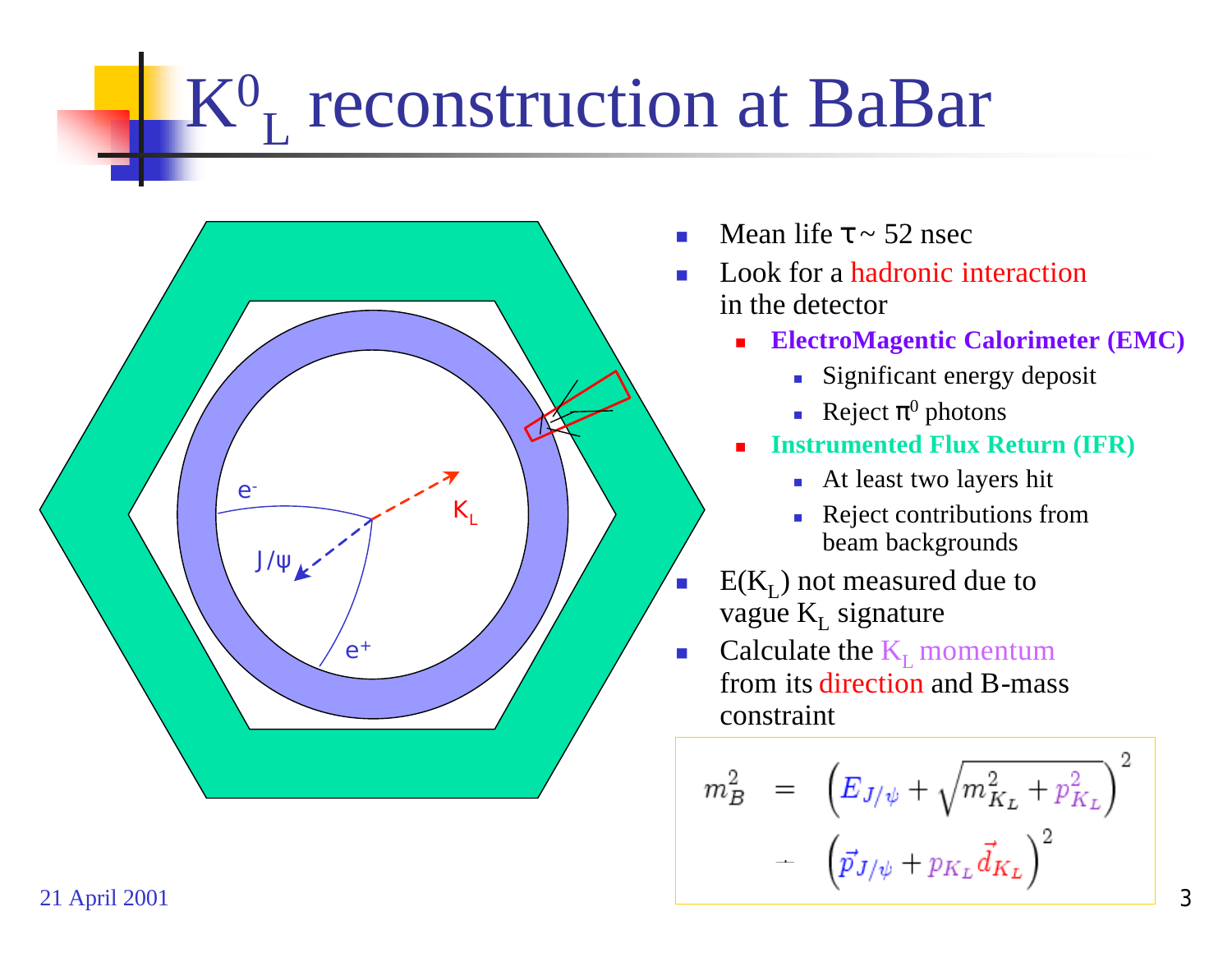## Backgrounds in  $B\rightarrow J/\psi K_L$



- Background from
	- Photons (in the calorimeter)
	- K<sub>L</sub> from B $\rightarrow$ J/ψX modes
- Reject background events with a missing momentum requirement
	- **Calculate** missing transverse momentum in the event
	- **Project** along K<sub>L</sub> direction
	- **Subtract** K<sub>L</sub> transverse momentum calculated assuming  $B\rightarrow J/\psi K_L$  kinematics
- Background events have lower missing momentum than signal events
- Photon background mostly eliminated
- **n** Cut has been optimized for minimal statistical error on sin2β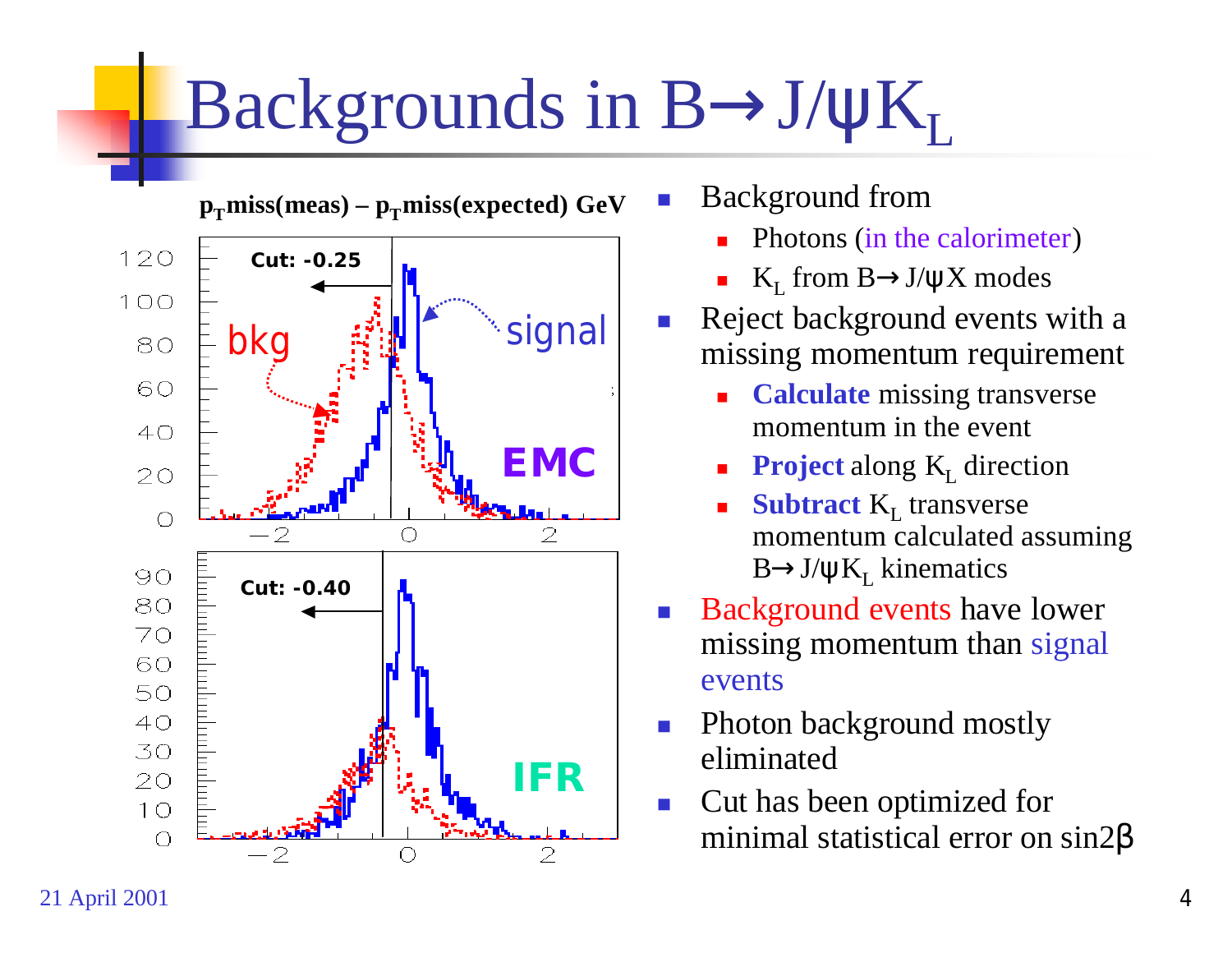## Event Selection Summary

- Maximum likelihood fit to data Signal and Inclusive J/ψ shapes taken from Monte Carlo
	- Non-ψ background shape and normalization taken from J/ψ mass sidebands
- Data is broken up into blocks of different purity to increase signal sensitivity
- Reject some specific  $B\rightarrow J/\psi X$  modes
- 56 fb<sup>-1</sup> in sin2 $β$  sample
	- Reconstruct nearly 12  $J/\psi K_L$  events/fb<sup>-1</sup> (6 in the EMC, 6 in the IFR)
- Most background from real  $K_L$  from  $B \rightarrow J/\psi X$  decays

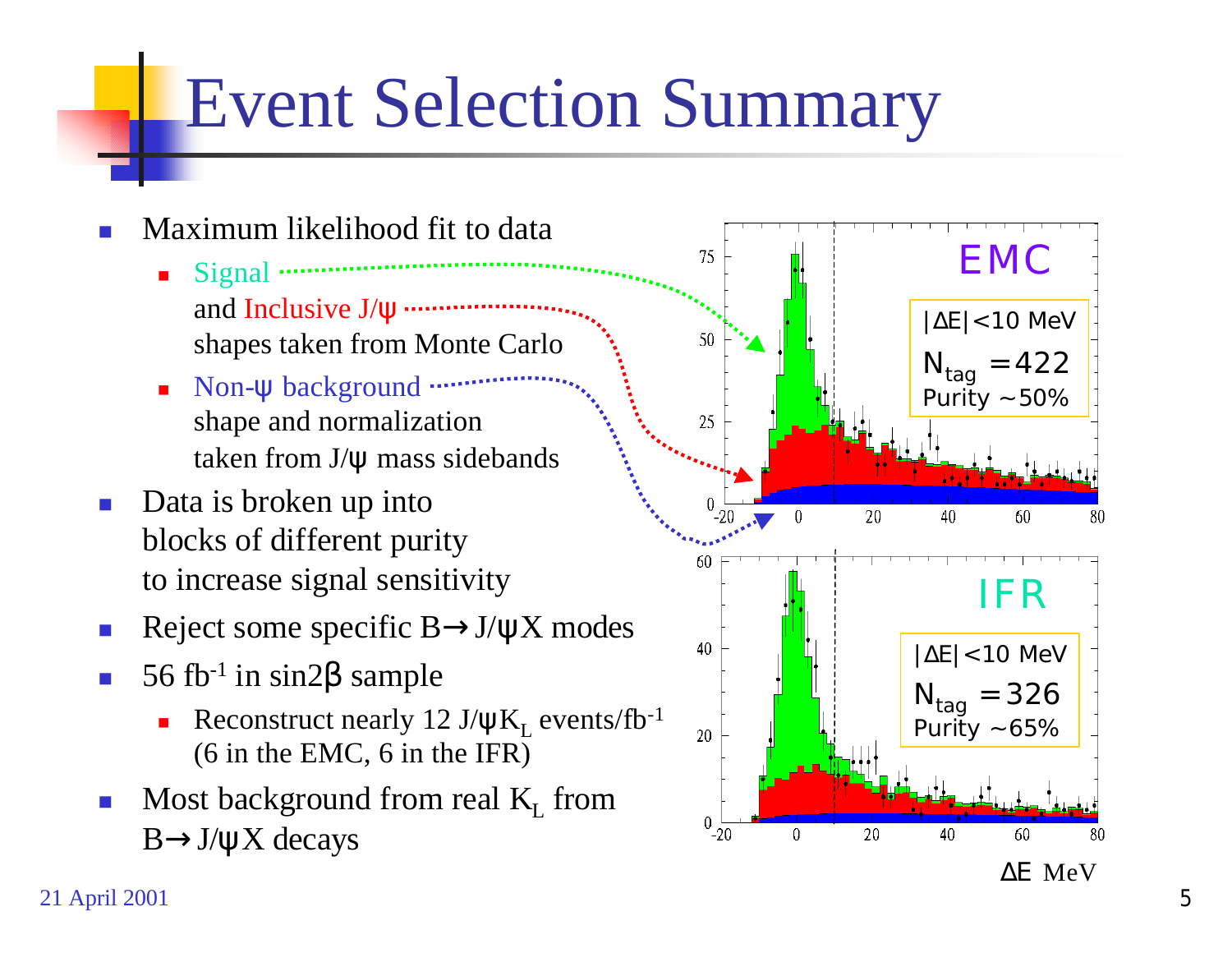# Fitting for sin2β in  $B\rightarrow J/\psi K_L$

- n The  $B\rightarrow J/\psi K_L$  decay mode has non-negligible backgrounds
- n The sin2 $\beta$  analysis for B $\rightarrow$ J/ $\psi$ K<sub>L</sub> must properly model the  $\Delta t$  and CP properties of the background
	- **n** Itemize the background components
		- n Inclusive J/ $\psi$  events : separate the largest contributors
		- **n** Fake  $J/\psi$  events
	- $\blacksquare$  Include a term for each in the likelihood fit
		- **Tagging dilutions and**  $\Delta t$  **distribution taken from Monte Carlo and data sidebands**
	- Monte Carlo used to validate assumptions

|                                                            |                            | EMC K <sub>r</sub> | IFR K         | $\mathbf{h}_{cp}$ |
|------------------------------------------------------------|----------------------------|--------------------|---------------|-------------------|
|                                                            | <b>Signal</b>              | $50 \pm 4 \%$      | $65 \pm 4 \%$ | $+1$              |
|                                                            | $J/y K^{*+} (K_{L} p^{+})$ | 11 %               | 12 %          | $\overline{0}$    |
| Overlapping $\gamma$<br>From $\pi^0$ fake K <sub>1</sub> . | $J/y K^{*0} (KL p0)$       | 8 %                | 7%            | $-0.68 \pm 0.07$  |
|                                                            | $J/y KS(p0p0)$             | 3%                 | $1\%$         | - 1               |
| Jumble of modes<br>each $<$ 2 %.<br>21 April 2001          | Other J/y                  | 17 %               | 9%            | $0 \pm 0.25$      |
|                                                            | Non- $J/y$                 | 11 %               | 6 %           | $0 \pm 0.25$      |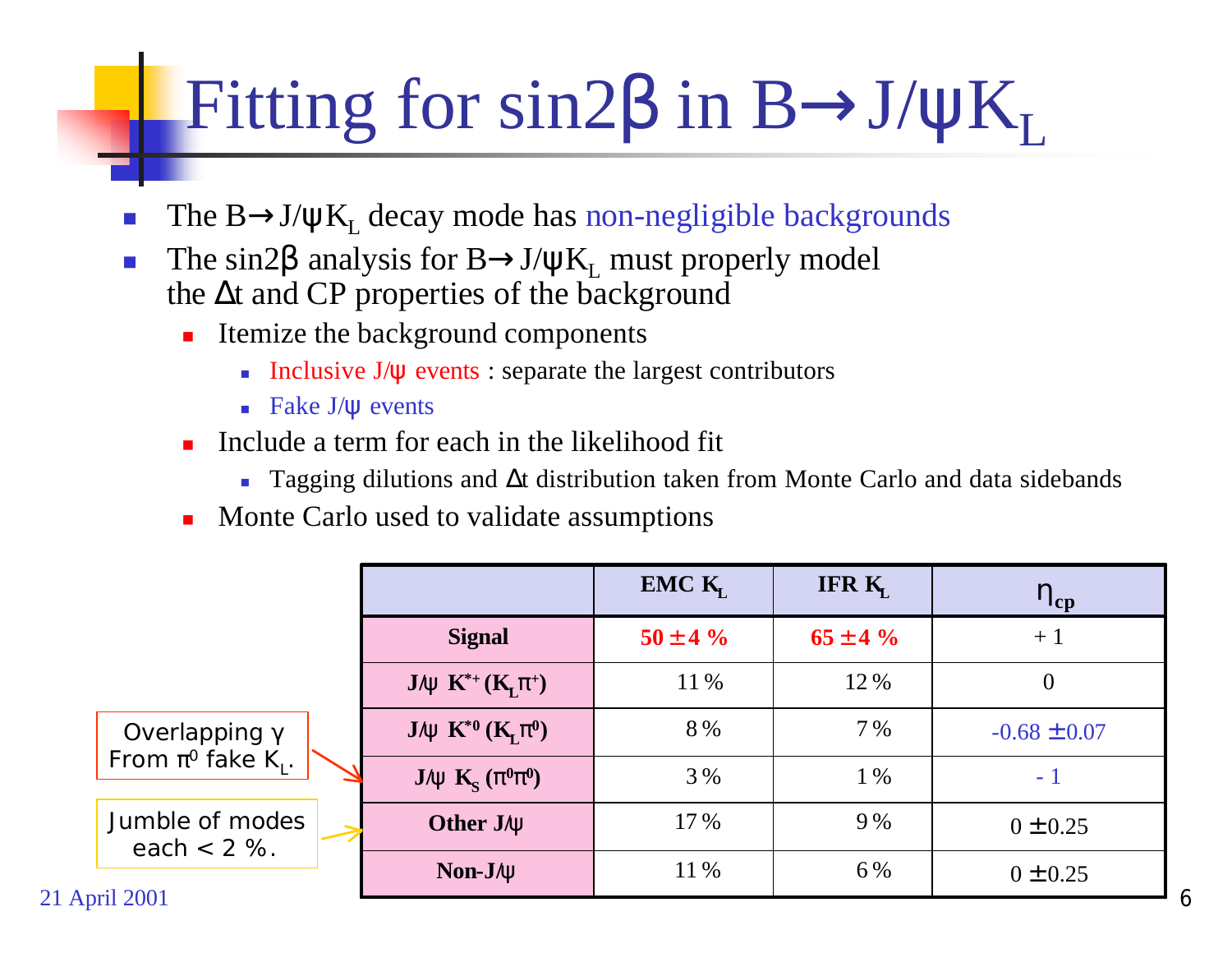### CP Asymmetry in B→J/ψK<sup>0</sup> L



Time-Dependent CP Asymmetry given by

$$
A_{CP} = \frac{N(B^0 \to f_{cp}) - N(\overline{B^0} \to f_{cp})}{N(B^0 \to f_{cp}) + N(\overline{B^0} \to f_{cp})}
$$

$$
A_{CP}(t) = -\eta_{cp} \cdot \sin 2\beta \cdot \sin(\Delta m \Delta t)
$$

**Preliminary Result** 

 $\sin 2\mathbf{b} = 0.72 \pm 0.19(\text{stat}) \pm 0.06(\text{syst})$ 

Our measurement is still dominated by statistics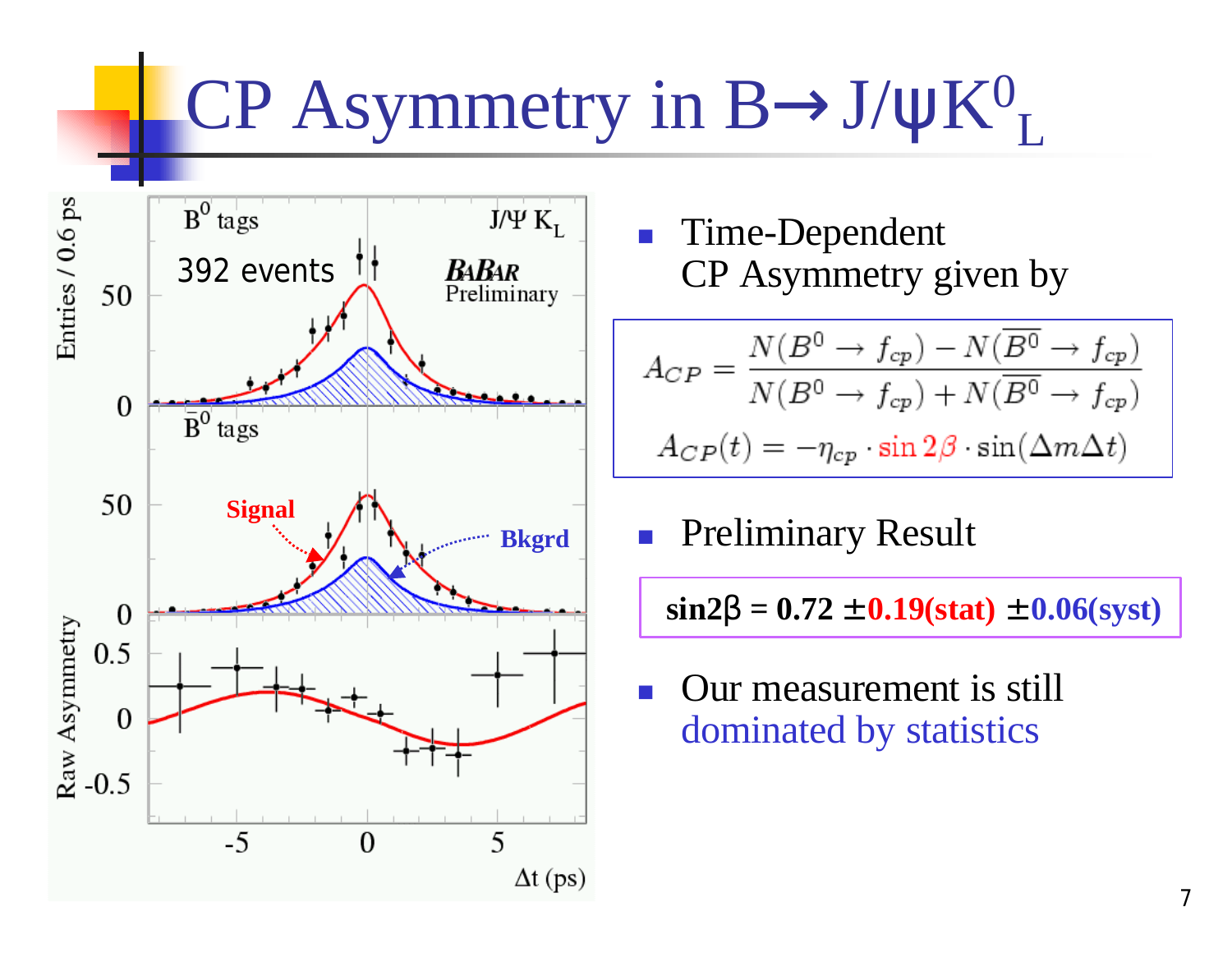# Systematic Errors in  $B\rightarrow J/\psi K_L$

- **n** Systematic error for the sin2β fit calculated for
	- $B \to J/\psi K_L$  events only
	- $K_L$  + all other modes (Global fit)
- Systematic errors are also limited by statistics
- **n** Expect systematic errors to drop as more data is accumulated

| <b>Source</b>                        | $K_{I}$ Only | Global |
|--------------------------------------|--------------|--------|
| <b>Sample Composition</b>            | 0.037        | 0.008  |
| $J/\psi X$ fractions                 | 0.033        | 0.007  |
| MC corrections                       | 0.026        | 0.006  |
| Assumed CP of background             | 0.014        | 0.003  |
| $\Delta m_d$ and $\tau_R$ (PDG 2000) | 0.014        |        |
| Non- $\Psi$ BG $\Delta t$            | 0.002        | 0.0004 |
| <b>Total</b>                         | 0.059        | 0.013  |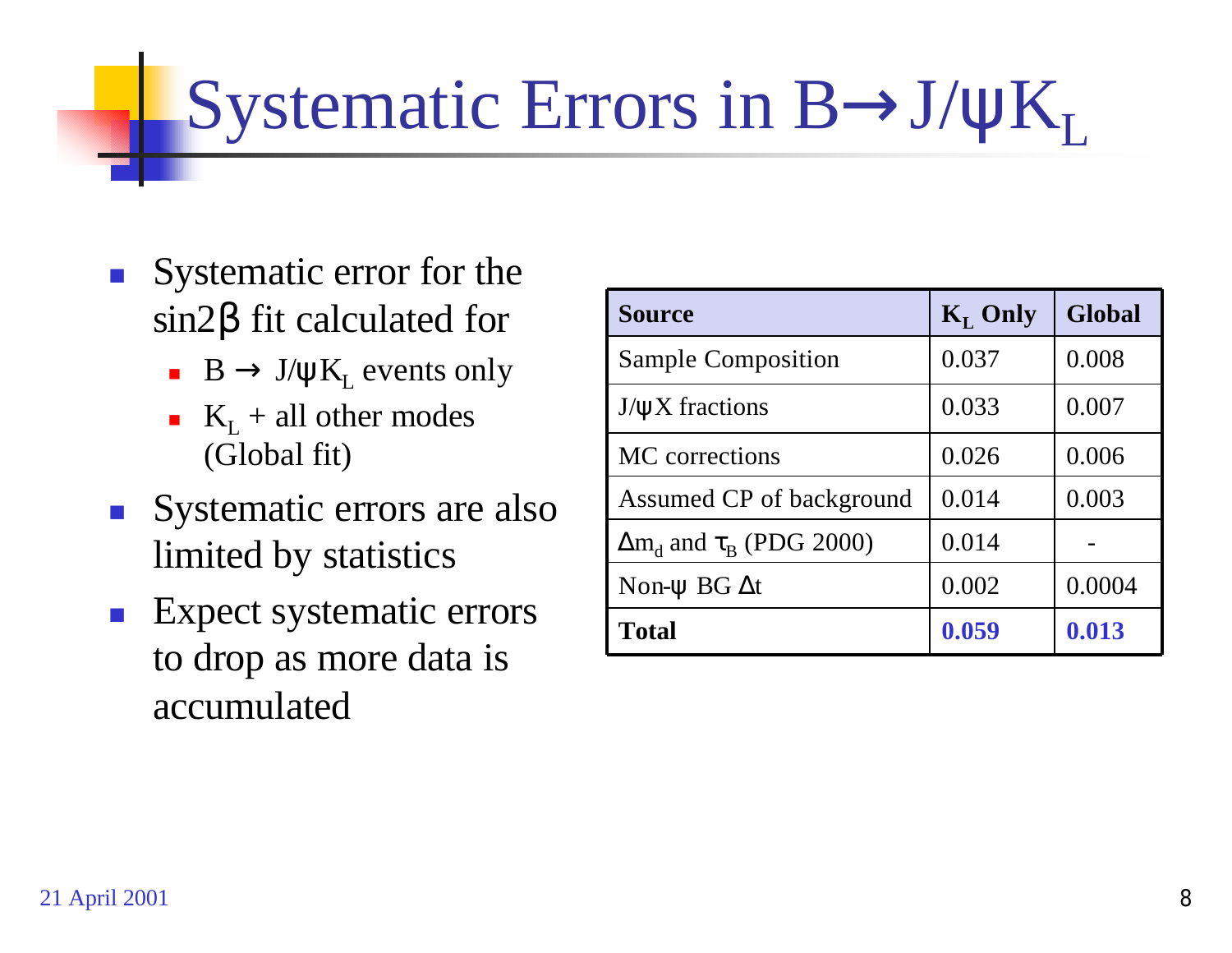### Combined fit to sin2β

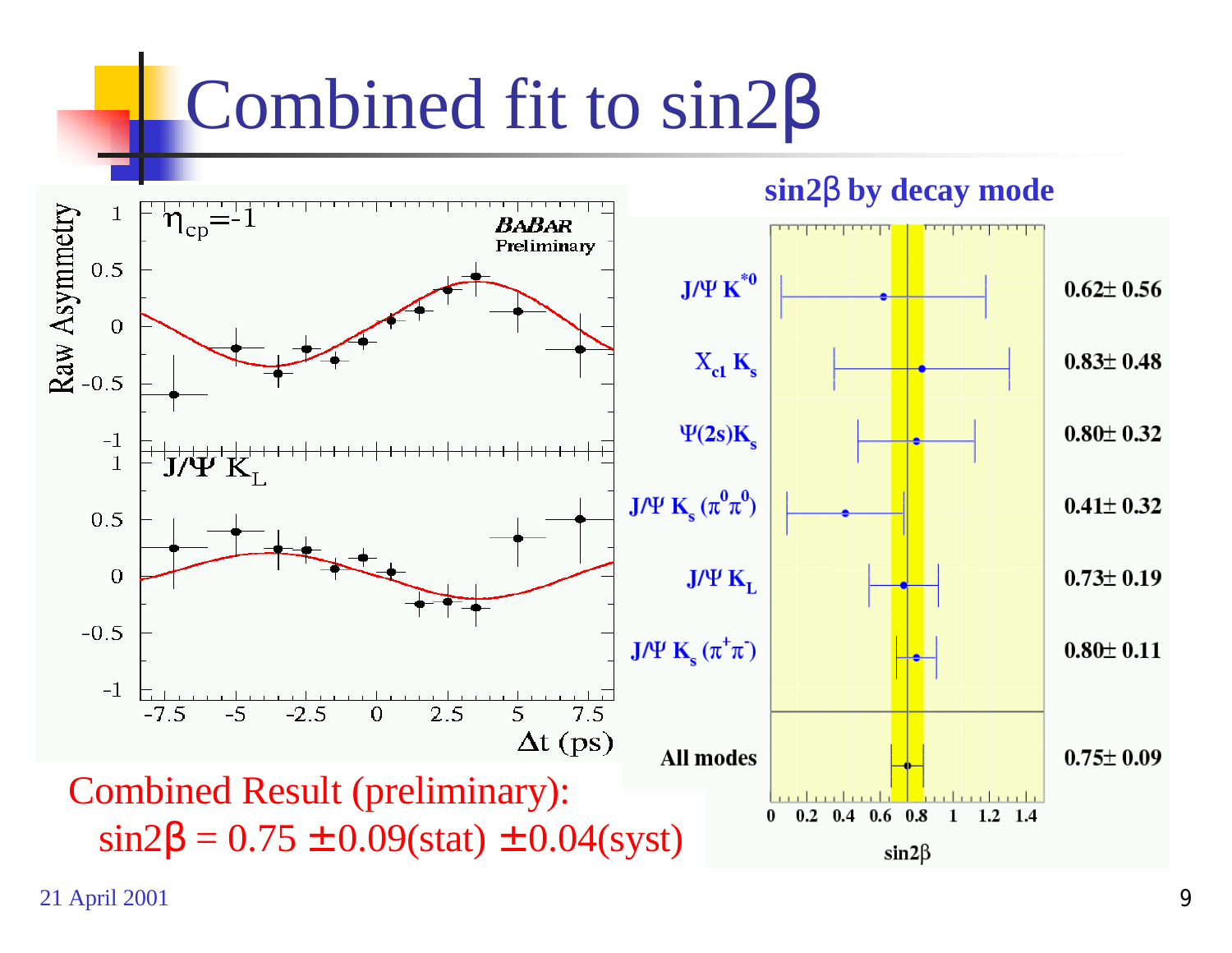# sin2β at BaBar



21 April 2001 **10**